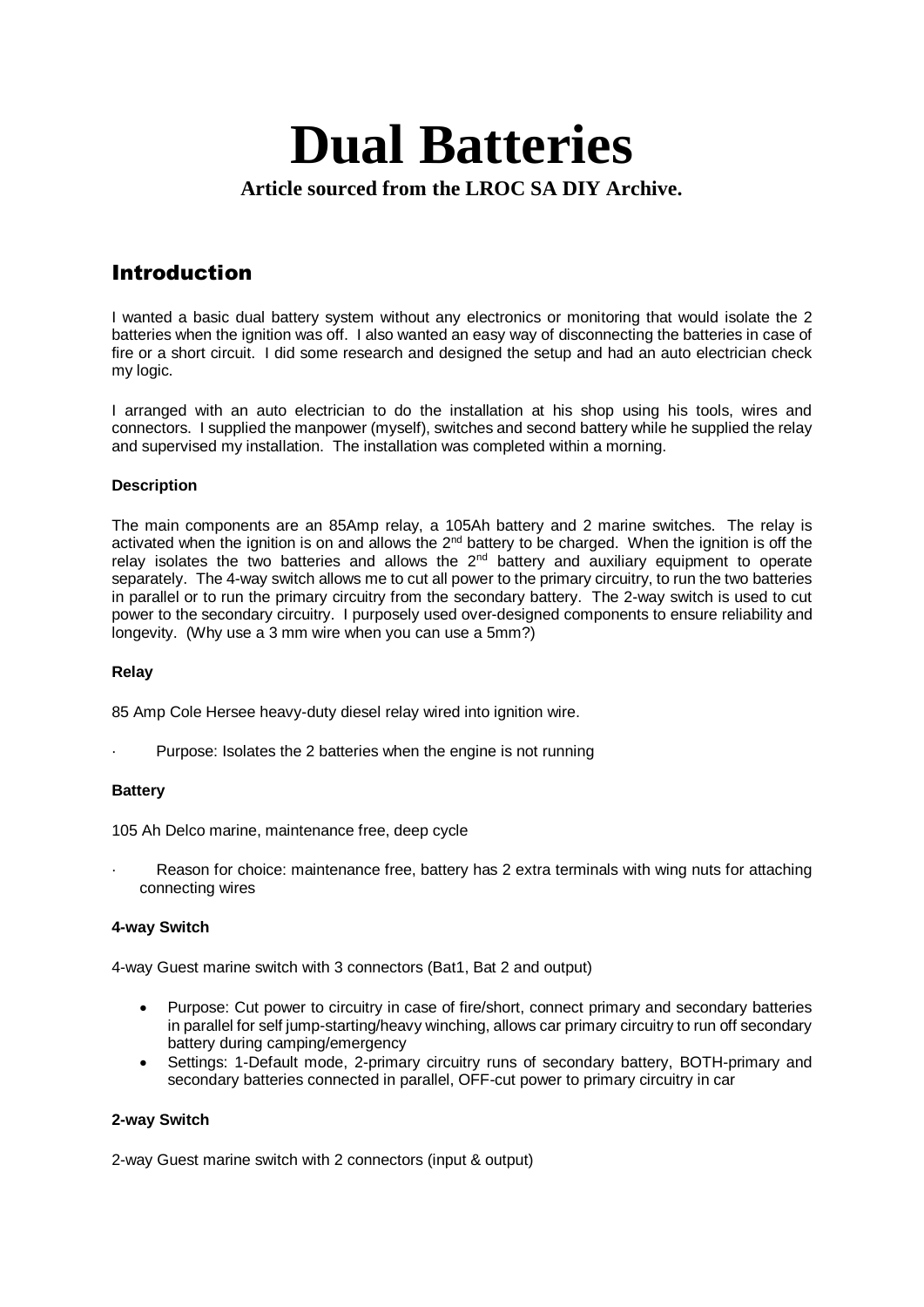- Purpose: Cut power to secondary circuitry in case of fire/short
- Settings: ON-Default mode, OFF-cut power to secondary circuitry in car
- Rating: 300Amps continuous & 450Amps momentary

#### **Whilst on batteries lets have a look at the following**.

**Q:** If the Alternator is rated at 105 Amps, then it should only take 1 hour to charge a 105 AH battery if fully flat. I think our newer Landy alternators are all rated at 90 Amps or above. Does anyone know how many amps actually reach the battery or batteries, and how they work this out? How long should a second battery take to fully charge when flat? On a petrol engine, the only current consumed during running is the spark plugs, on the diesels nothing. Why then do we have to travel umpteen hours to charge a battery if it theoretically should take just over an hour? - Andre Oberholster.

**A**: The alternator output (in Amps) is relative to the battery state. To illustrate this lets take the Alternator output at 13.8V Firstly one uses the formula V=IR to work out the Resistance of the circuit. So lets assume that with the batteries at 12 Volts, the Alternator puts out 10A.

This gives us a PD of  $13.8V - 12V = 1.8 V$  Right?

At this time 10A is flowing thus  $R = V/I = 1.8/10 = 0.18$  Ohm

So now the battery is at 13 Volts. The resistance of the circuit will not change appreciably so, using the formula, we find that the PD is now  $13.8 - 13 = 0.8V$  but

 $I = V/R = 0.8 / 0.18 = 4.44$  Amps!!!!!!!!

So as the voltage of the batteries catches up with the system voltage, (which is preset by the Alternator Regulator,) so the charging current drops. That is why it is not merely a 100AH / 10A = 10 Hours to charge.

Another problem with his system is that if the battery voltage is right down at 6 volts, giving us a PD of 13.8 - 6 = 7.8 Volts, the charging current will be  $I = V/R = 7.8 / 0.18 = 43.33$  Amps!

Too much I would say; that is why my system includes a 15 Amp Current limiting diode until the battery voltage gets to around the 12 v mark. We made the assumption that the resistance is constant, but if I remember the theory, it is not really in constant in practice, as the lower the voltage, the lesser the resistance, and that makes the calculation even more dramatic. - Mike Ilsley

#### **Another view**.

Although an alternator is rated at say 90 amps it does not charge at that rate. 90amps is the maximum rating of the alternator and it cannot sustain this rate without overheating. The current charging rate will vary depending upon the voltage that the alternator "sees" in both the battery and the charging circuit. At full battery voltage of 12.5 to 13 V the alternator will just trickle charge the battery but if there is a current draw off the battery then the battery voltage drops and the alternator makes up the difference until the voltage again stabilizes at 12.5 to 13V. It is for this reason that it takes "all day" to charge up a flat battery as the charge rate will be high in the beginning but as the battery voltage rises the alternator will reduce the current.

If there is high electrical resistance in the wiring between the battery and the alternator then the alternator will "see" a higher system voltage than is actually the case and reduce the charge. The alternator "sees" the battery voltage plus the voltage drop across the charging circuit wiring. It is very important to have short heavy well-connected leads between the alternator B+ terminal and the battery +ve terminal and a good earth connection too between the engine and the battery -ve terminal.

One of the problems with lead acid batteries as they get older is that they lose storage capacity and so appear to charge up very quickly but in fact have very little charge in them and go flat very quickly when